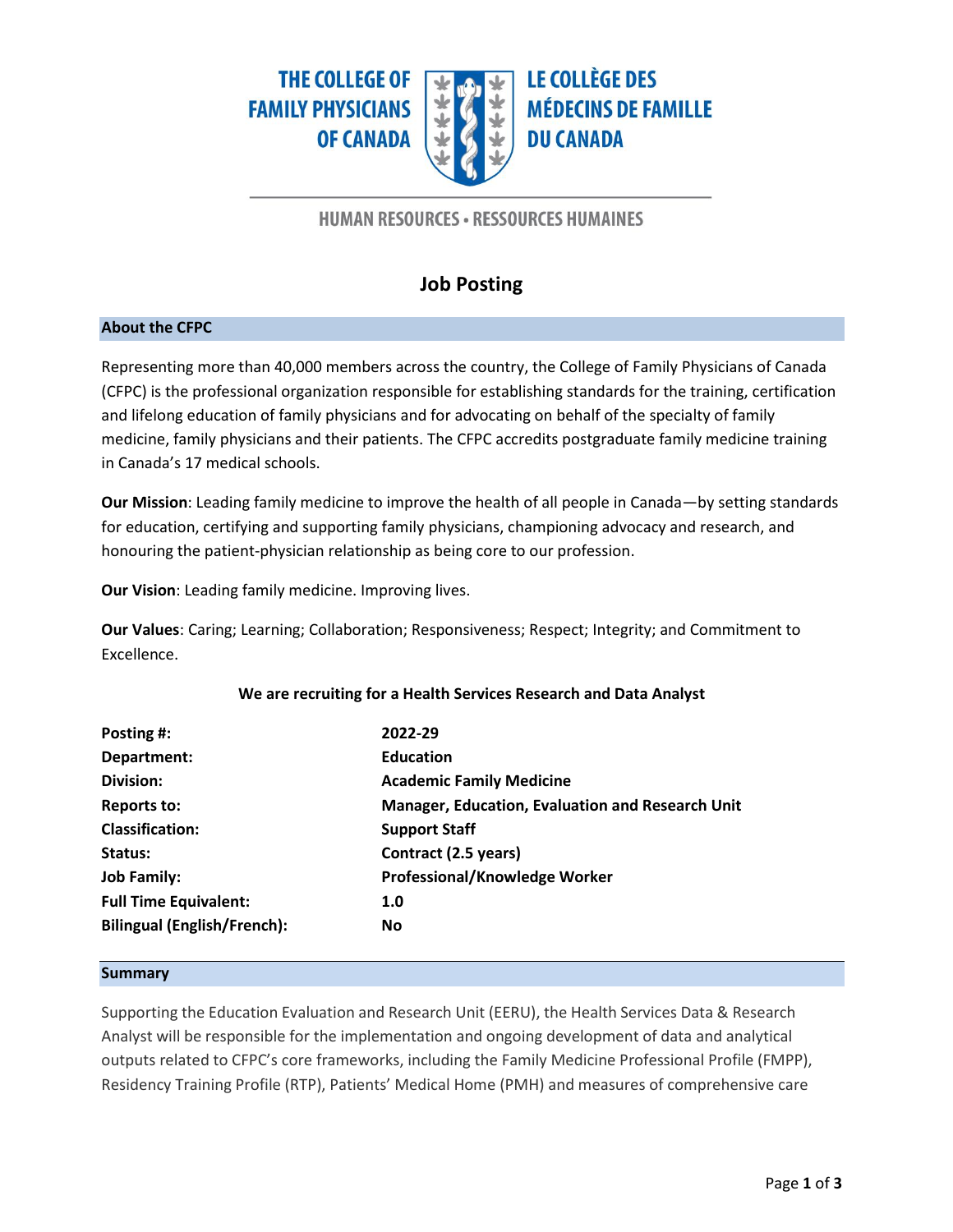#### **Main Responsibilities**

### **Essential Duties**

- Gather, process and analyze data to develop metrics for comprehensiveness, mix, number and distribution of family physicians
- Integrate internal and external datasets from multiple sources (e.g. CIHI, CAPER, FM Longitudinal Survey (FMLS) Postal Code Conversion File (PCCF))
- Provide increased statistical analysis capacity including but not limited to examining internal CFPC data holdings and establishing possible linkages with external datasets as they relate to family physician mix, number and distribution in Canada, measures/metrics of comprehensiveness
- Undertake sample planning and management, data validation and cleaning, data management, and quantitative/qualitative analyses
- Identify relevant internal and external sources of information and databases and collaborate with data custodians in exploring data linking abilities of their data with existing internal and external datasets
- Produce outputs, validate with users and recalibrate as necessary
- Build on the findings and measures identified by the Senior Health Services Researcher to produce outputs that quantify Family Medicine value measures
- Research, experiment with and produce tabular and graphical outputs to determine preferred ways of presenting information
- Contribute to writing, editing and formatting of reports and presentations for internal and external audiences
- Engage with information users to validate outputs, assess relevance and iteratively improve and further develop to meet information needs, formats and products identified
- Disseminate, communicate, share findings with internal and external stakeholders
- Participate in the implementation of medical education research rounds/projects by supporting project management (e.g. organizing project activities, guiding workflow, and monitoring project hours and budgets)
- Present results at the family medicine conferences and in the research manuscripts
- Support survey data collection, cleaning, analysis, and integration of data from multiple sources
- Conduct primary research activities
- Support the development and design of research methods
- Evaluate the relevance and potential use of other research projects' findings for the CFPC research projects and strategic planning

## **Requirements**

- Master's degree in Research related program with Statistics: Biomedical or Social Sciences
- Minimum 3 years' experience in statistical analysis, research studies or data management
- Minimum 3 years' advanced level use of Statistical Package for Social Sciences (SPSS), Statistical Analysis Systems (SAS) or R
- 3 years' relevant professional experience in research and data analysis
- Demonstrated comprehensive understanding of and ability to work with large databases, statistical systems and complex analysis,
- Advanced knowledge of relational data management
- Advanced statistical methodology experience with SPSS, SAS or R
- Advanced ability to work in a professional manner with all levels of internal and external clients
- Advanced ability to work with statistical systems and perform analysis
- Ability to synthesize information and write reports accurately